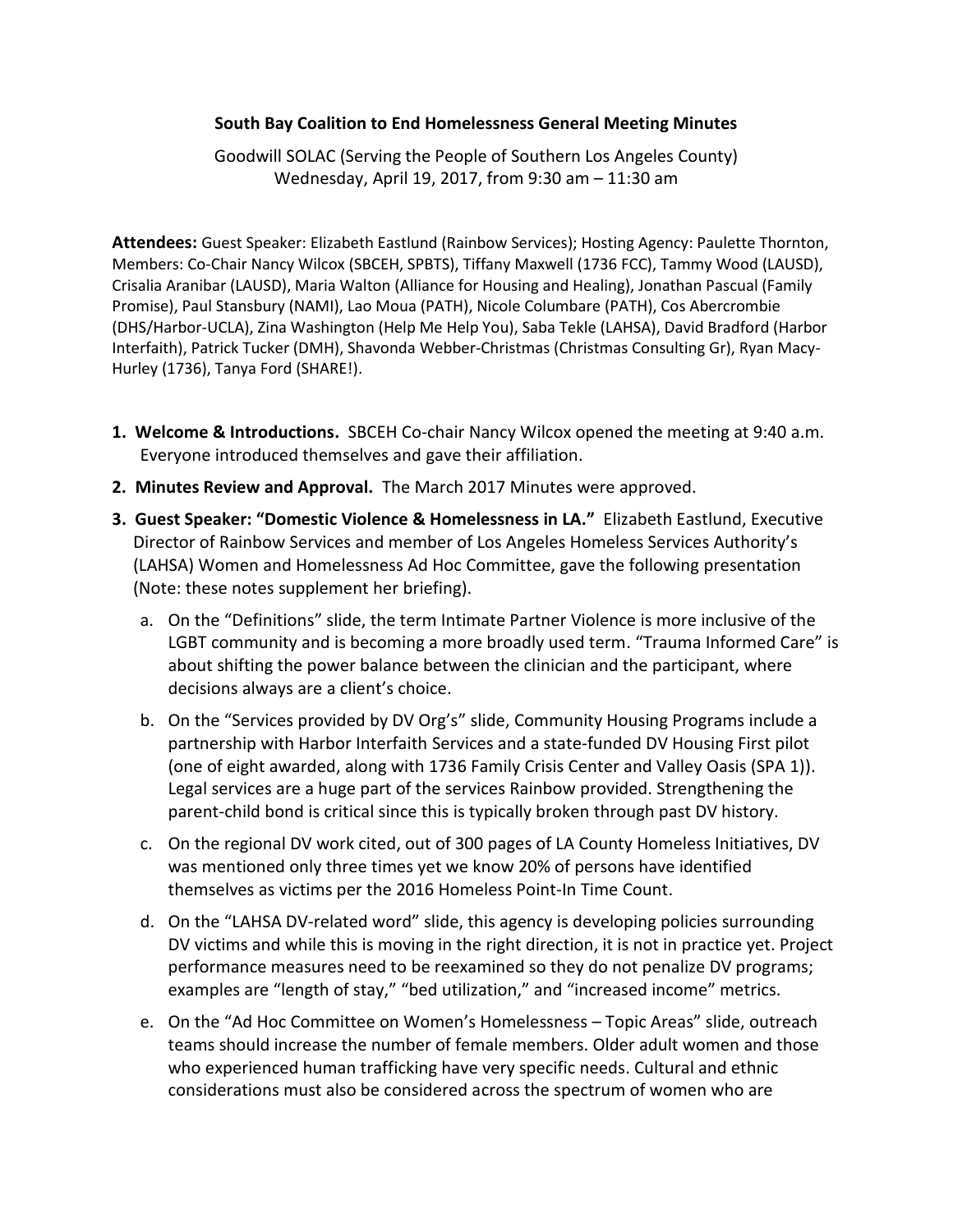homeless. This committee will be developing final recommendations this July to the City and County of Los Angeles.

- f. On the "DV-Homeless Services Coalition" slide, they are striving for consistency in the type of questions asked to best determine the most appropriate program for the client. Some might be able to go directly into a RRH program and not to a DV shelter. In terms of Systems Analysis, they are looking into strengthening the relationship between DV provides and the Coordinated Entry System and also examining how they might be able to use HMIS to better access housing resources (note: DV programs currently do not enter their clients into HMIS to maintain confidentiality, but this might cause them to miss out on CES housing opportunities that are linked to a client through it). Elizabeth again emphasized how important it is to listen to the survivors to truly understand what their needs are and how to deliver them in a meaningful way.
- g. On the "Safe Housing for Survivors in LA" report findings, she pointed out communal living situations are not the best for families for an extended length of time. However, there is a lack of affordable housing and transitional housing programs for them.

## **4 LAHSA Regional Committee Report Back.**

Ryan Macy-Hurley, our SPA 8 rep to the Regional Homeless Advisory Council (RHAC), gave the following report.

He first gave background of the RHAC's "Continuum of Care (CoC) Board," saying every CoC must have a governance structure that oversees regional planning and performance monitoring. The first step was to form the RHAC and develop its by-laws. Next will be the selection/election of the CoC Board members. They will advise the LAHSA Commission on the HUD NOFA. The timeline to seat these members is June so community elections will be held during May and early June. There will be one representative from each service planning area (SPA), and nine additional at-large members representing subpopulations and other stakeholders including two who have lived experience. The by-laws are available for review.

The HUD NOFA will be released soon. Because of the timing of seating the CoC Board, the current Coordinating Council will stay in place for a few more months to advise the Commission on program priorities.

He next gave an overview of Measure H and how its revenue will be allocated among the County Homeless Strategies approved by the Board of Supervisors. There will be public meetings, including one devoted to hearing public comments. He then gave specific design components where he was advocating for change including: (1) "holding fees" for landlords – to include all housing authority vouchers and not just those from HACoLA; (2) referrals to crisis housing/recuperative beds – to include private hospitals and not just county-run facilities; (3) more flexible use of funding.

Elizabeth, our SPA 8 Rep to the Coordinating Council, added this report-back: